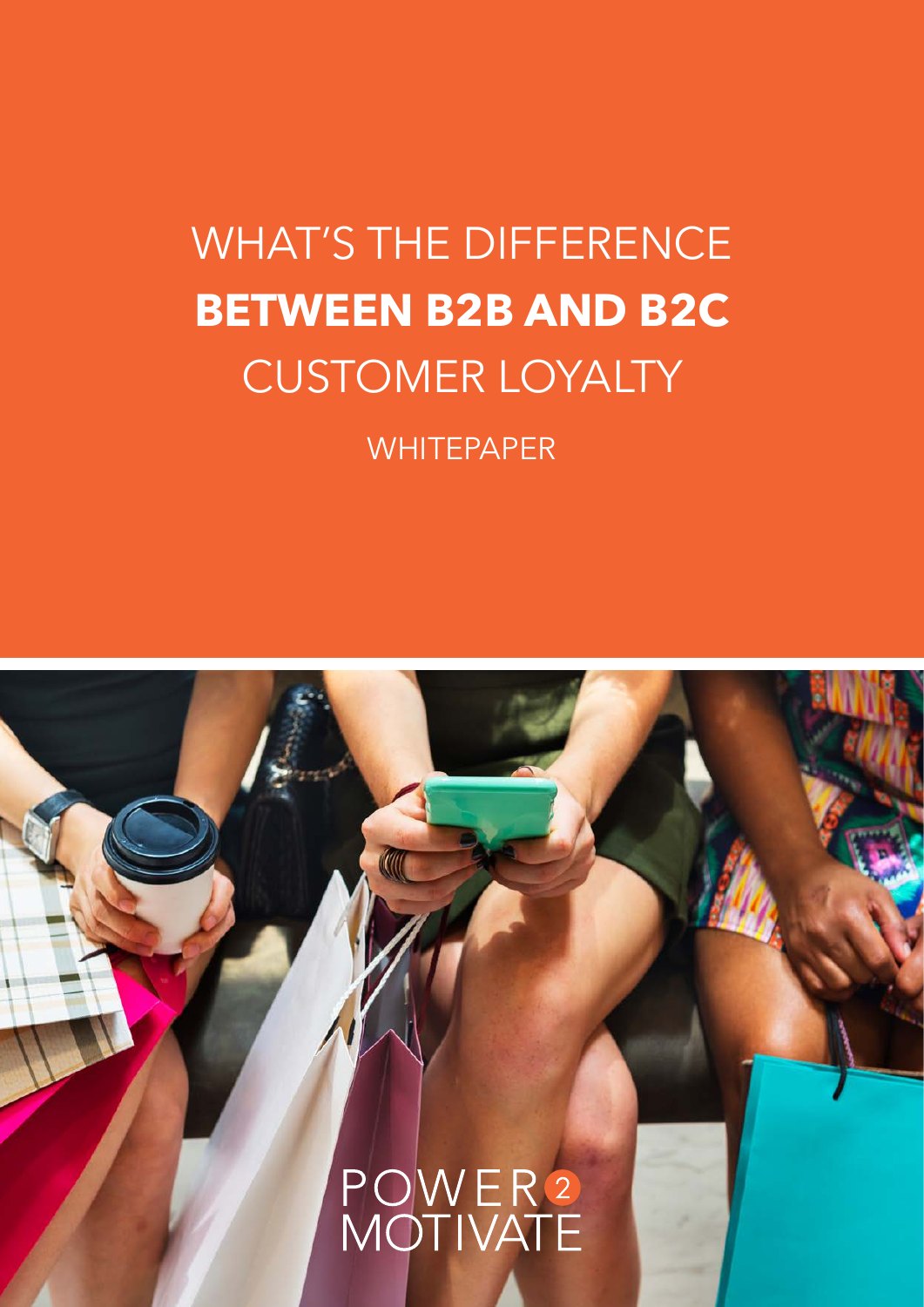

Want to increase your company's bottom line? Expanding into a new market shouldn't always be your first consideration. There's often an easier (and cheaper) way to increase your revenue - enhance loyalty amongst your existing customer base.

Why is retention so important to sales? According to Accenture, businesses lose \$1.6 trillion a year when customers leave for a competitor. Meanwhile, Forrester predicts that it costs a business five times more to acquire new clients than it does to satisfy and retain existing ones. Put simply, your company's success depends on your ability to win customer loyalty.

What that loyalty looks like will depend largely on whether you operate in B2B (business to business) or B2C (business to consumer) sales. There are some clear differences between the two, and it's important to understand this to ensure B2B businesses are marketing and incentivising customer loyalty as effectively as possible.

## **WHAT ARE THE DIFFERENCES BETWEEN B2B AND B2C CUSTOMER LOYALTY?**

### THE B2C SALES PROCESS

A consumer purchase is usually an impulsive, emotional decision, often made on the spur of the moment with relatively little thought going into it. The consumer is normally the only person involved in the purchase, and they don't have that much to lose if they decide they've made the wrong choice further down the track. If you were to buy a t-shirt from your local clothes store, for example, and then later on you decided you didn't actually like it, it's only you who's lost out. And, while it might be a little annoying to waste \$20, you probably aren't going to lose too much sleep over it. .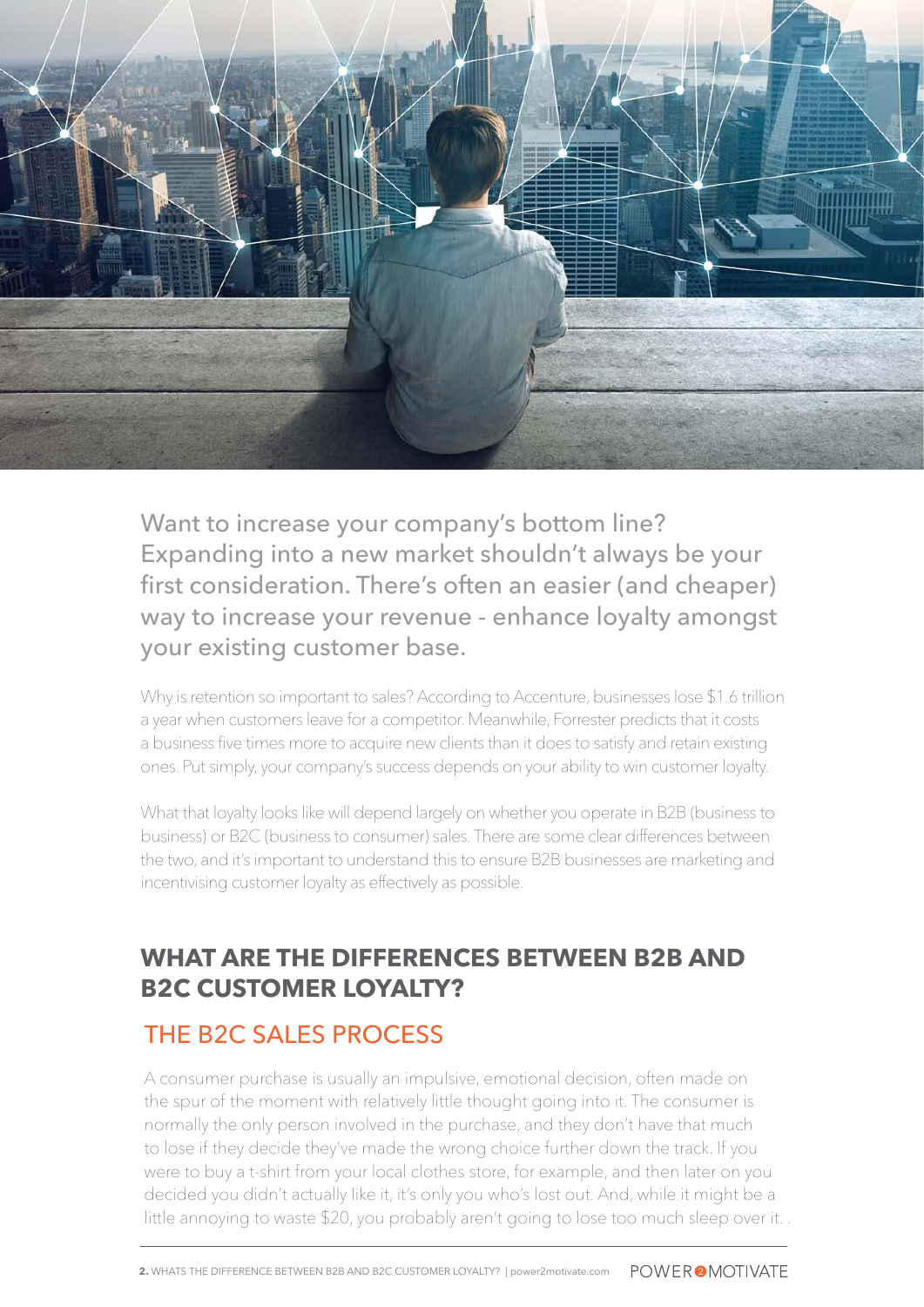

As a result, B2C sales cycles are very short, often just a matter of minutes or even seconds. Businesses selling to consumers also have a much larger pool of people to sell to, but the value of each sale is much lower.

This doesn't mean consumers won't shop around for the best deal, however. In fact, the advent of online shopping and review sites mean customers have access to more information about your business, and more information about your competitors, than ever. B2C customer loyalty is therefore much harder to win than it used to be.

#### THE B2B SALES PROCESS

.

A B2B purchase is very different. B2B investments take much more time and normally involve a formal purchasing process that includes a large number of stakeholders. These can be influencers, decision makers, finance officers... the list goes on. This is because a B2B purchase is much more critical, and can affect the whole organisation if it goes wrong. The success of a business might depend on the suppliers it chooses - it's not just \$20 wasted on a questionable t-shirt that's at stake, but peoples' livelihoods.

The flip side of this, however, is that because B2B purchases take so long and require so much effort, once a business has chosen its product or service supplier, it's going to want to stay with them for a significant period of time. This means there is often much more customer loyalty in the B2B sales process. In addition, though there is a smaller pool of customers to sell to, the value of each purchase is often much higher - making it worth the extra effort.

#### **"There is often much more customer loyalty in the B2B sales process."**

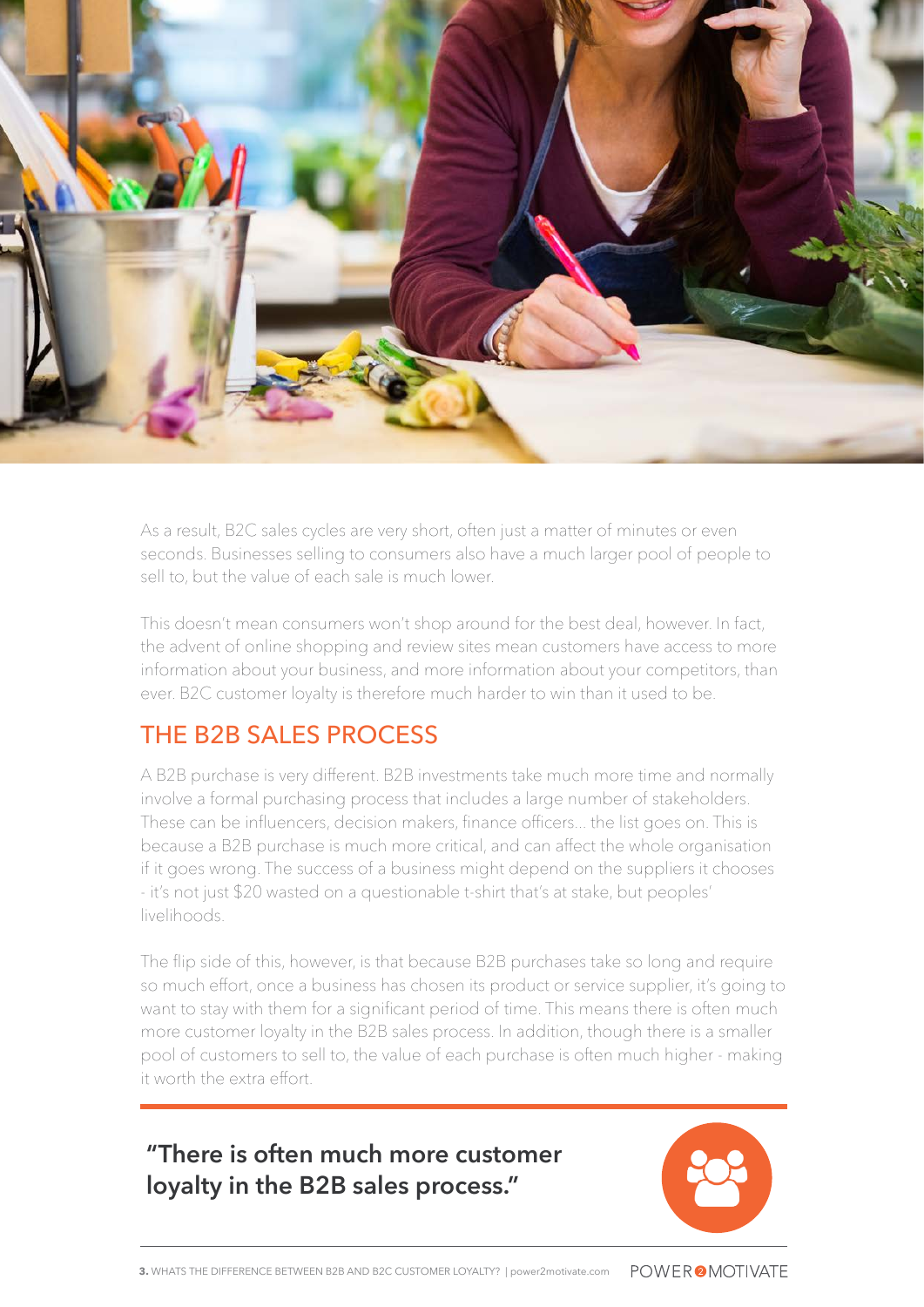

#### **HOW TO MARKET TO A B2B CUSTOMER BASE**

The differences described above mean businesses should take different approaches with B2B marketing compared to B2C. For example, because B2B purchases involve more logic and are less emotional and impulsive than B2C, you need to ensure you're providing as much information as possible throughout the sales process. This ensures potential customers base their decision on hard facts.

The information you provide shouldn't just stop at the sale through. To create lasting customer loyalty, you need to continually provide useful information for as long as you have a relationship with that customer. Examples include:

- Creating content about how best to use your product.
- Sending regular communications with handy tips that will help improve your B2B customer's bottom line.
- Hosting regular events for your customers, debuting new products for the first time or celebrating KPI successes.
- Running webinars on topics that will be useful to your customers.
- Providing regular training to make sure they can use or sell your products as effectively as possible.

Any B2B marketing should consider the buyer's specific needs and sales process.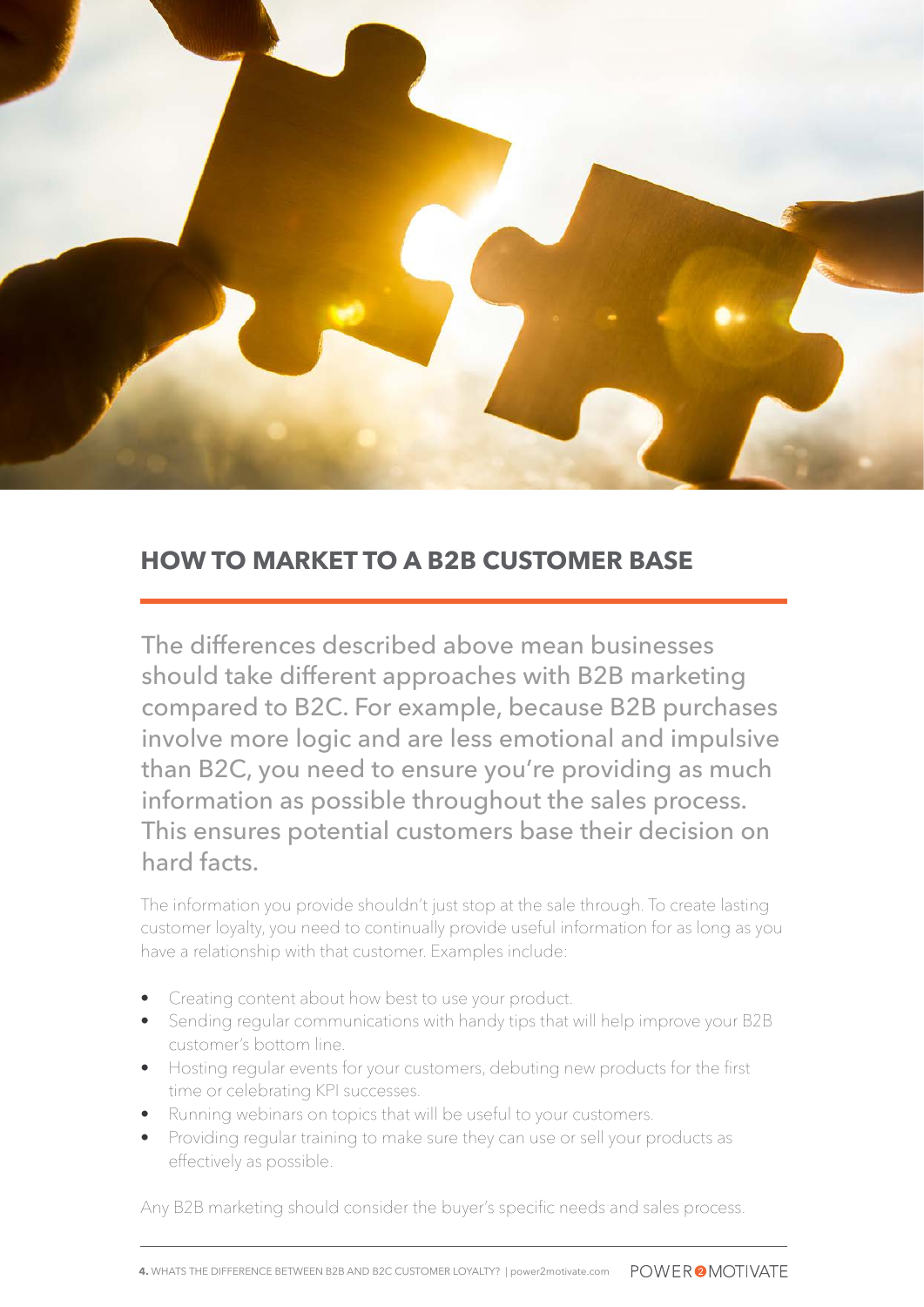

#### **HOW TO MAKE YOUR CUSTOMER LOYALTY PROGRAM APPROPRIATE TO A B2B AUDIENCE**

Just as you need to consider your B2B audience's specific needs during the sales process, you also need to think about how they will benefit from a B2B customer loyalty program. It's easy to think of loyalty programs as exclusively useful for B2C customers. However, people are involved in both types of audience, and an effective loyalty program can appeal to anyone, no matter what type of customer they are.

When it comes to a B2B audience, however, it's more important than ever to make your loyalty program achievable. You need to make sure it's adding real value to their business, so offering tiny rewards for huge numbers of points simply isn't going to cut it. Instead, reserve big ticket items like incentive travel for your B2B audience and consider introducing tiers so that your most loyal customers get the best prizes. Tiers are also a great way to gamify the process, giving your B2B audience incentives to increase sales and other desired behaviours in order to move up a level.

Remember you shouldn't just incentivise sales, however. There will be multiple different behaviours that will benefit your organisation (and your customers), so rewarding things like product training, successful demos, brand engagement and referrals is a must.

**"You need to make sure it's adding real value to their business, so offering tiny rewards for huge numbers of points simply isn't going to cut it."**